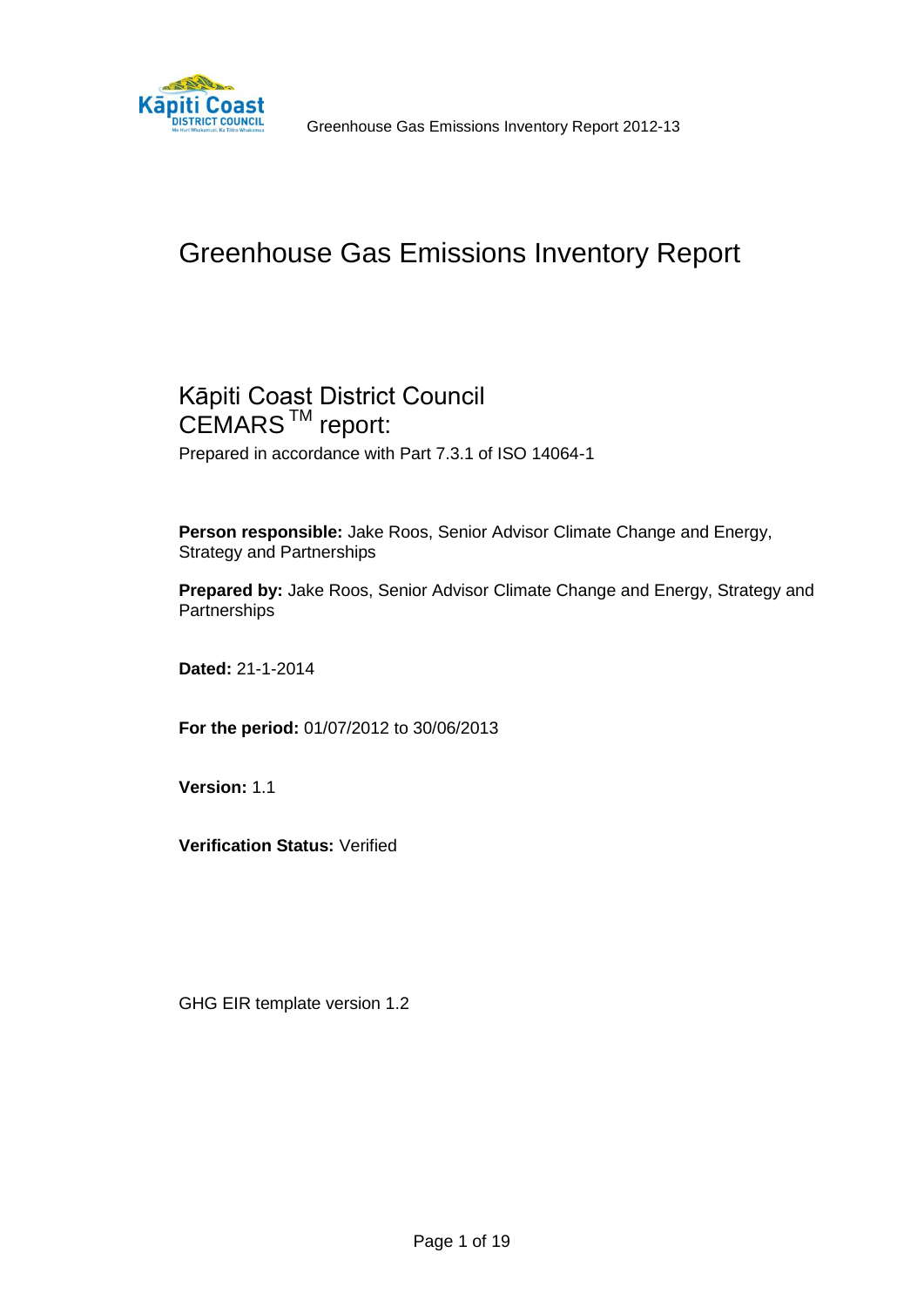

# **Contents**

| 1. |                                                                                       |  |
|----|---------------------------------------------------------------------------------------|--|
| 2  |                                                                                       |  |
| 3  |                                                                                       |  |
| 4  |                                                                                       |  |
| 5  |                                                                                       |  |
| 6  |                                                                                       |  |
| 7  |                                                                                       |  |
| 8  |                                                                                       |  |
| 9  |                                                                                       |  |
| 10 |                                                                                       |  |
| 11 |                                                                                       |  |
| 12 |                                                                                       |  |
| 13 |                                                                                       |  |
| 14 |                                                                                       |  |
| 15 |                                                                                       |  |
|    |                                                                                       |  |
|    | Appendix 2: Summary of GHG emissions calculation methodology and evidence  19         |  |
|    |                                                                                       |  |
|    |                                                                                       |  |
|    |                                                                                       |  |
|    |                                                                                       |  |
|    |                                                                                       |  |
|    |                                                                                       |  |
|    | Figure 4: Operational GHG emissions (tonnes CO <sub>2</sub> e) by reporting unit.  13 |  |
|    |                                                                                       |  |
|    | Figure 7: Comparison of GHG operational emissions by scope between the reporting      |  |
|    |                                                                                       |  |
|    | Figure 8: Comparison of GHG operational emissions by emissions sources between the    |  |
|    |                                                                                       |  |
|    |                                                                                       |  |
|    | Table 1: Operational Greenhouse gas emissions inventory summary by scope and business |  |
|    |                                                                                       |  |
|    |                                                                                       |  |
|    |                                                                                       |  |
|    |                                                                                       |  |
|    | Table 5: Brief description of reporting units in Kāpiti Coast District Council 7      |  |
|    | Table 6: summary of updates to the 2009-10 and 2010-11 GHG inventories  9             |  |
|    |                                                                                       |  |
|    |                                                                                       |  |
|    |                                                                                       |  |
|    |                                                                                       |  |
|    | Table 11: Mandatory and additional reporting requirements for ISO14064-1 18           |  |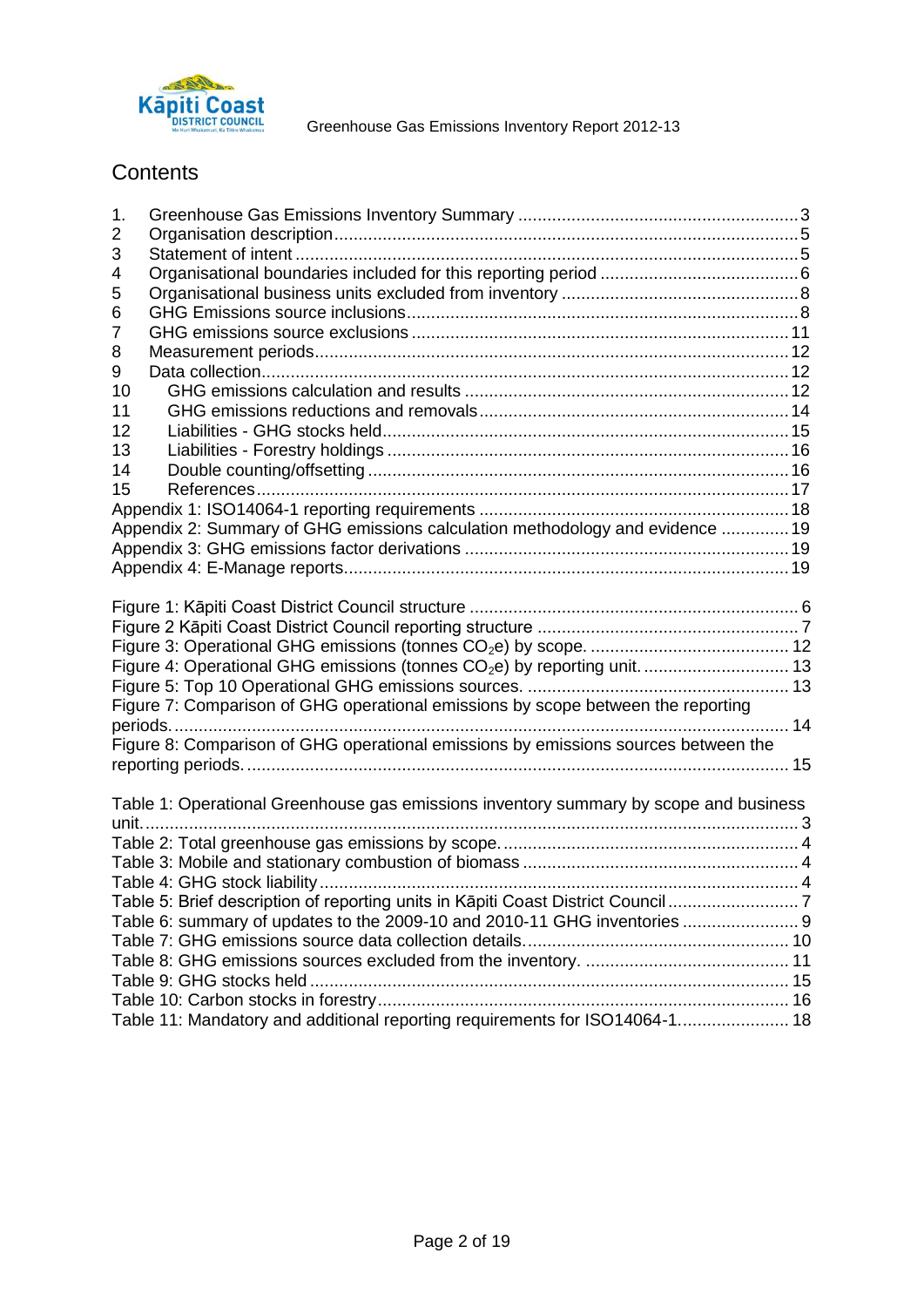<span id="page-2-0"></span>

# 1. Greenhouse Gas Emissions Inventory Summary

<span id="page-2-1"></span>

| <b>Reporting unit</b>             | <b>Data</b>       | Scope 1 | Scope 2 | Scope 3 | <b>Total</b> |
|-----------------------------------|-------------------|---------|---------|---------|--------------|
| <b>Access and Transport</b>       | CO <sub>2</sub> e |         | 381.0   |         | 381.0        |
|                                   | CO <sub>2</sub>   |         | 381.0   |         | 381.0        |
|                                   | CO <sub>2</sub> e | 622.6   | 108.2   |         | 730.9        |
| <b>Aquatic Facilities</b>         | CO <sub>2</sub>   | 614.9   | 108.2   |         | 723.1        |
|                                   | CH <sub>4</sub>   | 0.3     |         |         | 0.3          |
|                                   | CO <sub>2</sub> e | 144.1   |         | 24.0    | 168.0        |
| <b>General Council</b>            | CO <sub>2</sub>   | 142.3   |         | 23.8    | 166.1        |
|                                   | CH <sub>4</sub>   | 0.8     |         | 0.0     | 0.9          |
| Leisure and Open                  | CO <sub>2</sub> e | 0.6     | 16.5    |         | 17.1         |
| Space                             | CO <sub>2</sub>   | 0.6     | 16.5    |         | 17.1         |
|                                   | CO <sub>2</sub> e | 408.2   | 160.2   | 297.8   | 866.2        |
| Operations                        | CO <sub>2</sub>   | 401.0   | 160.2   | 297.8   | 859.0        |
|                                   | CH <sub>4</sub>   | 0.5     |         |         | 0.5          |
|                                   | CO <sub>2</sub> e | 47.4    | 156.6   | 19.7    | 223.7        |
| Property                          | CO <sub>2</sub>   | 33.2    | 156.6   | 19.7    | 209.5        |
|                                   | <b>HFC</b>        | 13.8    |         |         | 13.8         |
|                                   | CO <sub>2</sub> e | 3222.5  | 937.4   | 7.3     | 4167.2       |
| Water and Wastewater<br>Treatment | CO <sub>2</sub>   | 3107.0  | 937.4   | 7.2     | 4051.5       |
|                                   | CH <sub>4</sub>   | 107.8   |         |         | 107.8        |

**Table 1:** Operational greenhouse gas emissions inventory summary by scope and business unit.

There have been no removals in the period.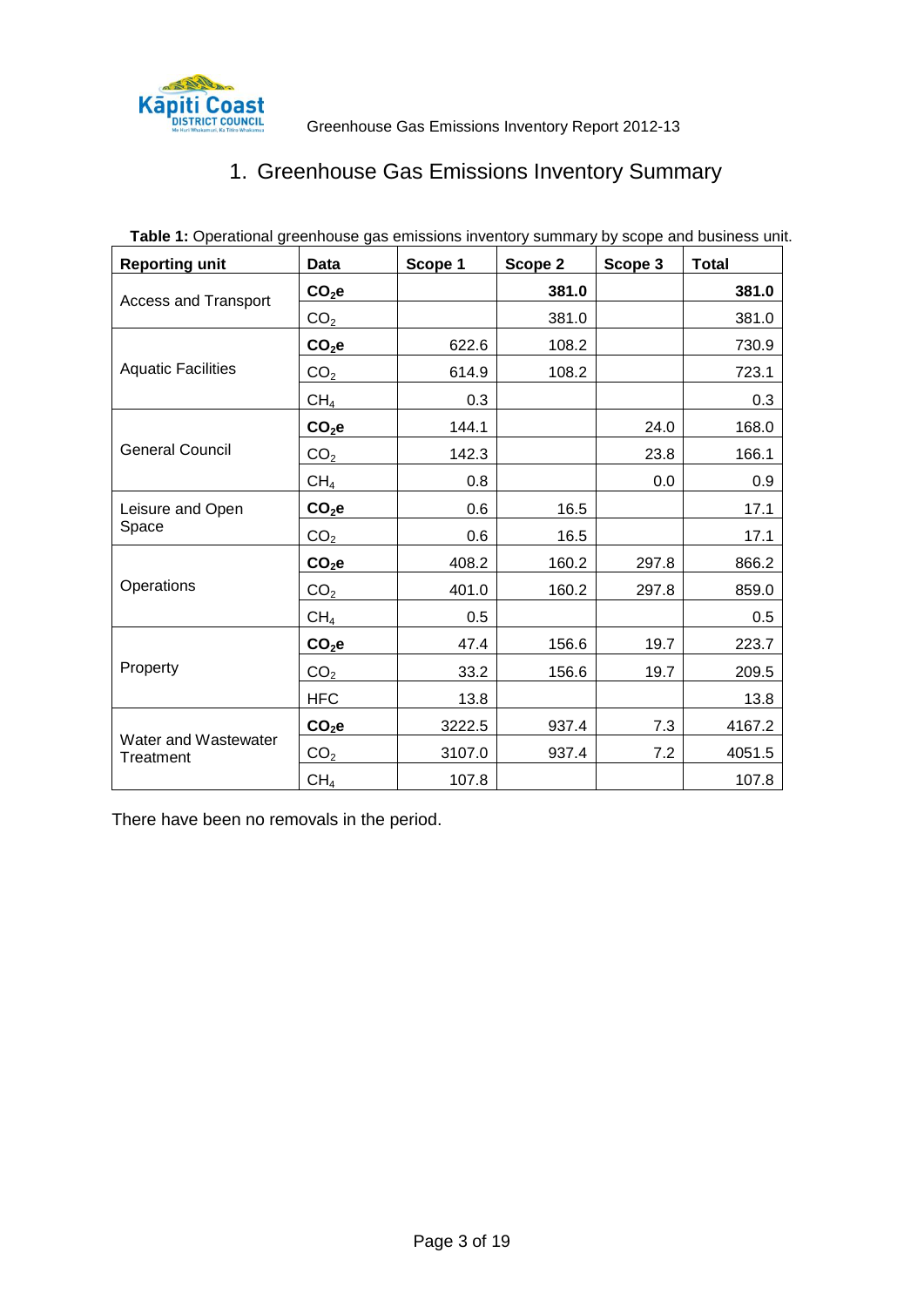

| Table 2: Total greenhouse gas emissions by scope. |
|---------------------------------------------------|
|---------------------------------------------------|

| Scope        | <b>GHG emissions sources</b>                                                                                                                                               | Tonnes CO <sub>2</sub> e |
|--------------|----------------------------------------------------------------------------------------------------------------------------------------------------------------------------|--------------------------|
| Scope 1      | Diesel, petrol, natural gas, R22, R410a, landfill<br>emissions from dried sludge, screenings and<br>mixing agent at Otaihanga Landfill                                     | 4.445                    |
| Scope 2      | Electricity                                                                                                                                                                | 1,760                    |
| Scope 3      | Private car travel, flights, taxis,<br>accommodation, conferences, office waste,<br>public litter bin waste, internal freight of<br>sewage sludge between treatment plants | 349                      |
| <b>Total</b> |                                                                                                                                                                            | 6554                     |
|              | Total GHG emissions per unit revenue<br>(tCO <sub>2</sub> /\$M)                                                                                                            | 98.9                     |
|              | Total gross GHG emissions per head of<br>population (tCO <sub>2</sub> /resident)                                                                                           | 0.13                     |

#### <span id="page-3-0"></span>**Total Operational Emissions**

Compared to the 2009-10 baseline measurement period, this is a decrease of 6,056 tonnes of  $CO<sub>2</sub>e$ , or 48.0%.

#### **Table 3:** Mobile and stationary combustion of biomass

<span id="page-3-1"></span>

| <b>Biomass</b>                  | <b>Mass</b><br>(tonnes) | Tonnes CO <sub>2</sub> e |
|---------------------------------|-------------------------|--------------------------|
| Wood fuel, sewage sludge drying | 682.2                   | 9.7                      |

#### **Table 4:** GHG stock liability

<span id="page-3-2"></span>

| <b>GHG Gas</b>        | Legal<br>entity/business<br>unit/location | Mass held at<br>end of<br>inventory<br>reporting<br>period (kg) | <b>Potential</b><br>liability tonnes<br>$CO2$ e |
|-----------------------|-------------------------------------------|-----------------------------------------------------------------|-------------------------------------------------|
| HFC:<br>R22 and R410a | Property                                  | 337                                                             | 624                                             |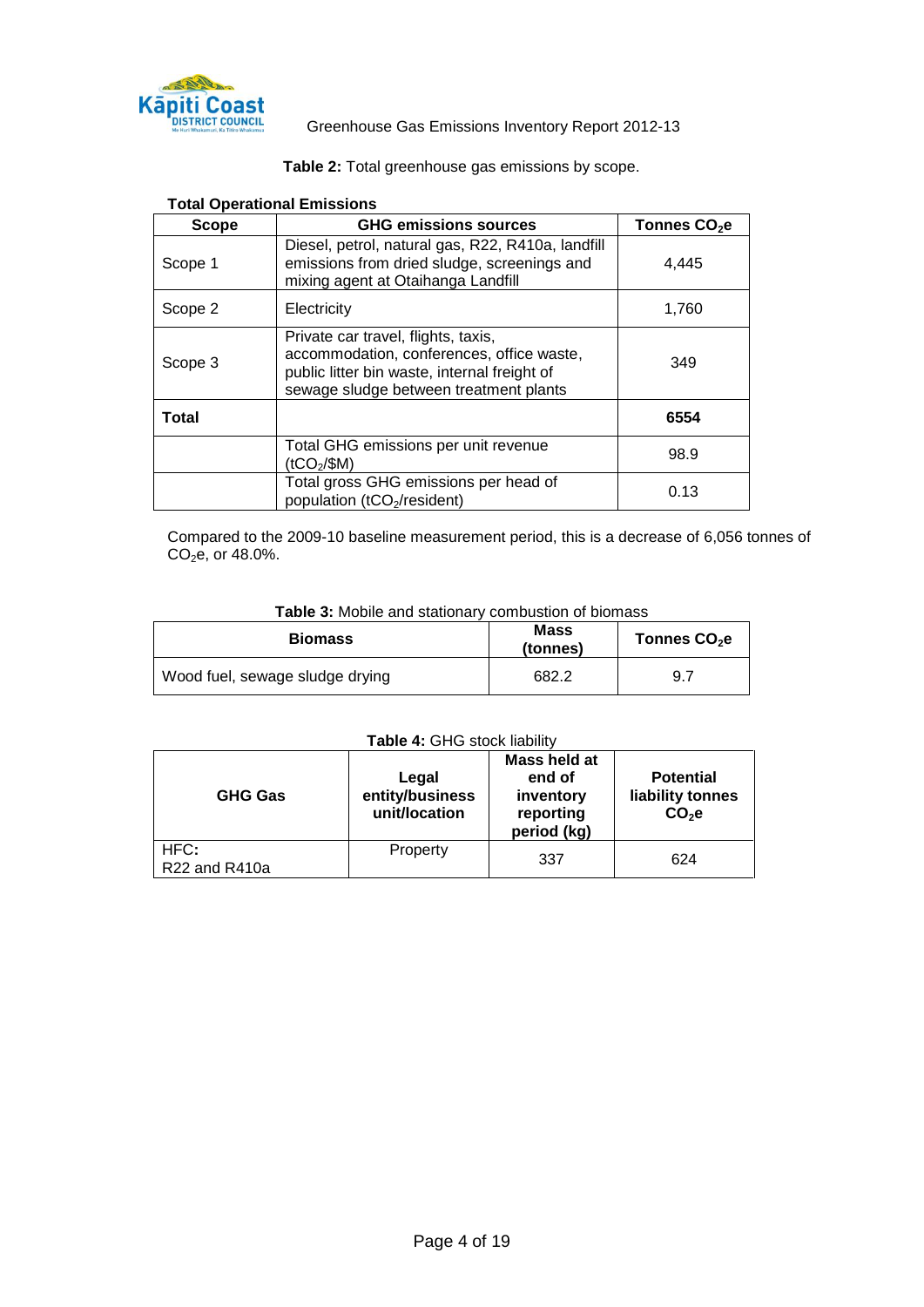

## 1 Introduction

This report is the fourth annual greenhouse gas (GHG) emissions<sup>1</sup> inventory report prepared CEMARS certification<sup>2</sup>. Accurate quantification of the amount of GHG emissions that can be directly attributed to Kāpiti Coast District Council operations for the reporting period requires the preparation of a GHG inventory in accordance with international protocols and standards as well as meeting the requirements of Programme certification.

The GHG emissions inventory has been prepared in accordance with the *Greenhouse Gas Protocol: A Corporate Accounting and Reporting Standard (revised edition)* developed by the World Resources Institute and the World Business Council for Sustainable Development (2004), and *ISO 14064-1:2006 Specification with Guidance at the Organization Level for Quantification and Reporting of Greenhouse Gas Emissions and Removals<sup>3</sup>* and the Programme Standard for Certification. Appendix 1 outlines mandatory and additional reporting requirements of ISO 14064-1.

# <span id="page-4-0"></span>2 Organisation description

Kāpiti Coast District Council is the territorial authority for its area. It employs approximately 292 full time equivalent staff and is responsible for water and waste water, local roads (including streetlighting), parks, leisure facilities, community facilities, stormwater management and performing statutory duties such as compliance and development management. Council manages the direction and wellbeing of the district through its democratic and strategic planning functions. Council is committed to the principle of sustainable development, including the environment and seeks to mange and reduce its carbon footprint as part of this.

## <span id="page-4-1"></span>3 Statement of intent

Kāpiti Coast District Council is intent on achieving Programme certification as indicated by its communications with carboNZero programme staff.

In the event of successfully completing the Programme requirements for CEMARS certification, the proposed scope for certification is:

*"*Kāpiti Coast District Council meets *the requirements of the CEMARSTM certification having measured and reduced its greenhouse gas emissions in respect of its organisation including: emissions from use of energy and materials, disposal of waste, land use change and fugitive emissions from refrigerant systems."*

 $\overline{1}$ <sup>1</sup> Throughout this report "emissions" means "GHG emissions".

<sup>&</sup>lt;sup>2</sup> Referred to hereafter as the Programme.

<sup>&</sup>lt;sup>3</sup> Throughout this document "GHG Protocol" means the "GHG Protocol Corporate Accounting and Reporting Standard" and "ISO 14064-1 means the international standard "Specification with Guidance at the Organizational Level for Quantification and Reporting of Greenhouse Gas Emissions and Removals".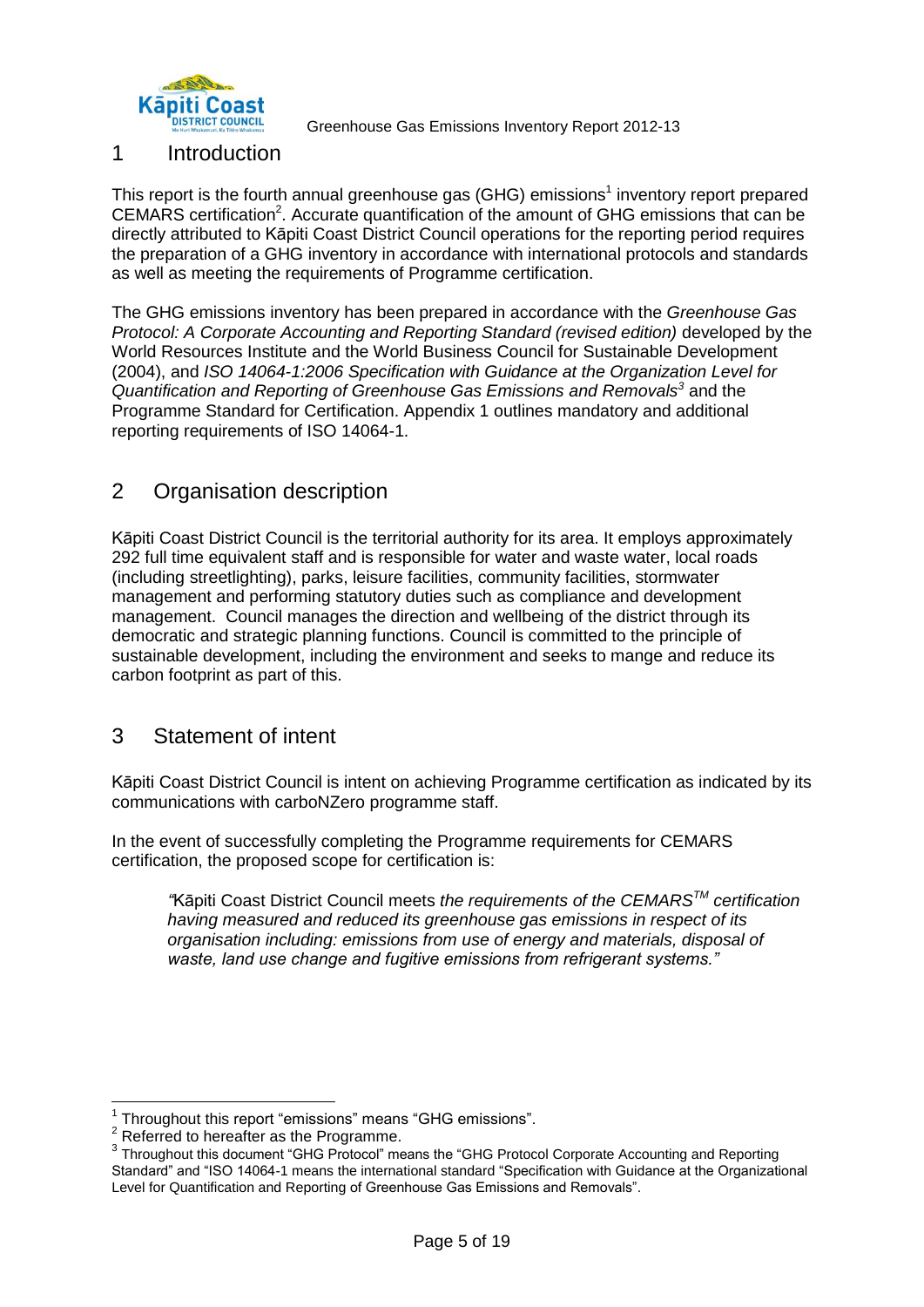

# <span id="page-5-0"></span>4 Organisational boundaries included for this reporting period

Organisational boundaries were set with reference to the methodology described in the GHG Protocol and ISO14064-1 standards. The GHG Protocol allows two distinct approaches to be used to consolidate GHG emissions: the equity share and control (financial or operational) approaches. The Programme specifies that the operational control consolidation approach should be used unless otherwise agreed with the programme. An operational control consolidation approach was used to account for emissions from Kāpiti Coast District Council.

|                                                                                                  | <b>Chief Executive</b>                                                                                                                                                                                                                                                     |                                                                                                                                     |  |                                                                                             |                                                                                               |                                                                                                                                                                                                                                                                                                                                                 |
|--------------------------------------------------------------------------------------------------|----------------------------------------------------------------------------------------------------------------------------------------------------------------------------------------------------------------------------------------------------------------------------|-------------------------------------------------------------------------------------------------------------------------------------|--|---------------------------------------------------------------------------------------------|-----------------------------------------------------------------------------------------------|-------------------------------------------------------------------------------------------------------------------------------------------------------------------------------------------------------------------------------------------------------------------------------------------------------------------------------------------------|
| <b>Group Manager,</b><br><b>Finance</b>                                                          | <b>Group Manager,</b><br><b>Strategy &amp;</b><br><b>Partnerships</b>                                                                                                                                                                                                      | <b>Group Manager,</b><br>Corporate<br><b>Services</b>                                                                               |  |                                                                                             | Group Manager,<br><b>Infrastructure</b><br><b>Services</b>                                    | Group Manager,<br><b>Community</b><br><b>Services</b>                                                                                                                                                                                                                                                                                           |
| Electoral<br><b>Boundaries</b><br>Financial<br>Management<br>Legislative<br>Compliance<br>Rating | Community<br>Outcomes<br>Development<br>Management<br>Economic<br>Development<br>Tāngata Whenua<br><b>Strategic Policy</b><br>Supporting<br>Environmental<br>Sustainability<br><b>Supporting Social</b><br>Wellbeing<br>Corporate Planning,<br>Monitoring and<br>Reporting | Communications<br>Emergency<br>Management<br>Governance<br>Support<br>Information<br>Services<br>Customer Services /<br>Call Centre |  | Access and<br>Transport<br>Coastal<br>Solid Waste<br>Stormwater<br>Wastewater<br>Operations | Management<br>Management<br>Management<br>Management<br><b>Water Management</b><br>Management | Leisure and Open<br><b>Spaces</b><br><b>Aquatic Facilities</b><br>Major Project<br>Development and<br>Management<br>Arts and Culture<br>Libraries<br><b>Museums</b><br><b>Building Control,</b><br>Resource<br>Consents,<br>Regulatory<br>Community<br><b>Facilities</b><br>Cycleways,<br>Walkways,<br><b>Bridleways Network</b><br>Development |

### **Figure 1: Kāpiti Coast District Council structure**

<span id="page-5-1"></span>[Figure 1](#page-5-1) shows the organisational structure. The council has no separate organisational entities or subsidiaries. For the purposes of emissions reporting, the organisation has been divided into units that manage key emissions sources as shown in Figure 2. This is the most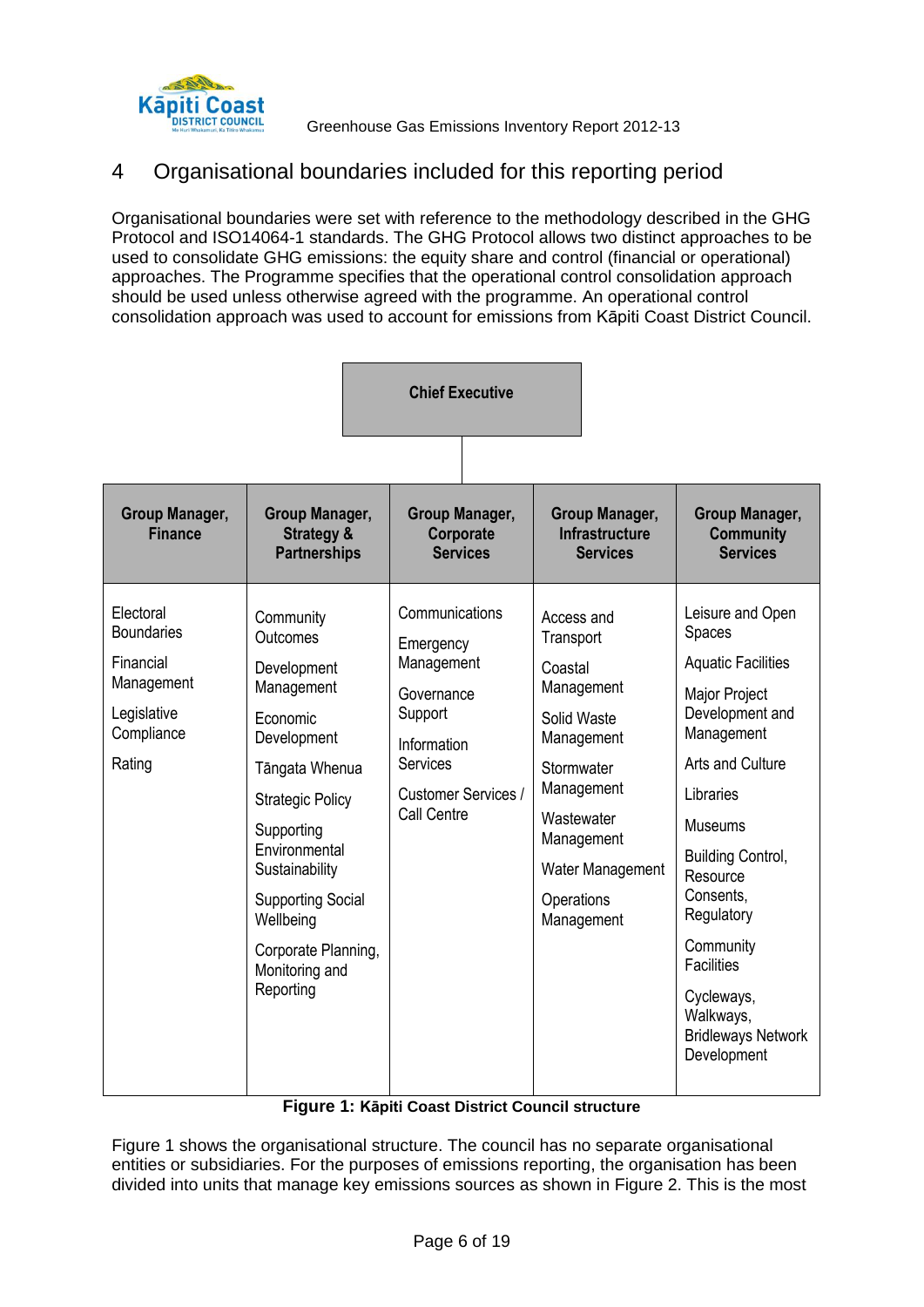

straightforward approach as management groups share the use of many of these sources (e.g. offices). For emissions sources that are not managed by one group (e.g. air travel) these have been ascribed to 'General Council'. The emissions sources highlighted in green have been identified as being within full operational control of Council and part of the operational emissions inventory. The emissions sources/stocks in yellow are reported but are not part of operational emissions.



<span id="page-6-0"></span>**Figure 2** Kāpiti Coast District Council reporting structure

| Table 5: Brief description of reporting units in Kāpiti Coast District Council |  |  |  |
|--------------------------------------------------------------------------------|--|--|--|
|--------------------------------------------------------------------------------|--|--|--|

<span id="page-6-1"></span>

| <b>Reporting unit</b>             | <b>Description</b>                                                                                                                                                                                                                                           |
|-----------------------------------|--------------------------------------------------------------------------------------------------------------------------------------------------------------------------------------------------------------------------------------------------------------|
| Water and Wastewater<br>Treatment | Purpose: Water supply and treatment, treatment and disposal of<br>sewage, management of all associated assets                                                                                                                                                |
|                                   | <b>Contact: Dave Bassett</b>                                                                                                                                                                                                                                 |
| Operations                        | Management of council operations such as public litter bin waste<br>collection, parks maintenance, leak detection and repairs and all<br>water, wastewater and stormwater pumping station maintenance and<br>repairs. Includes management of landfill sites. |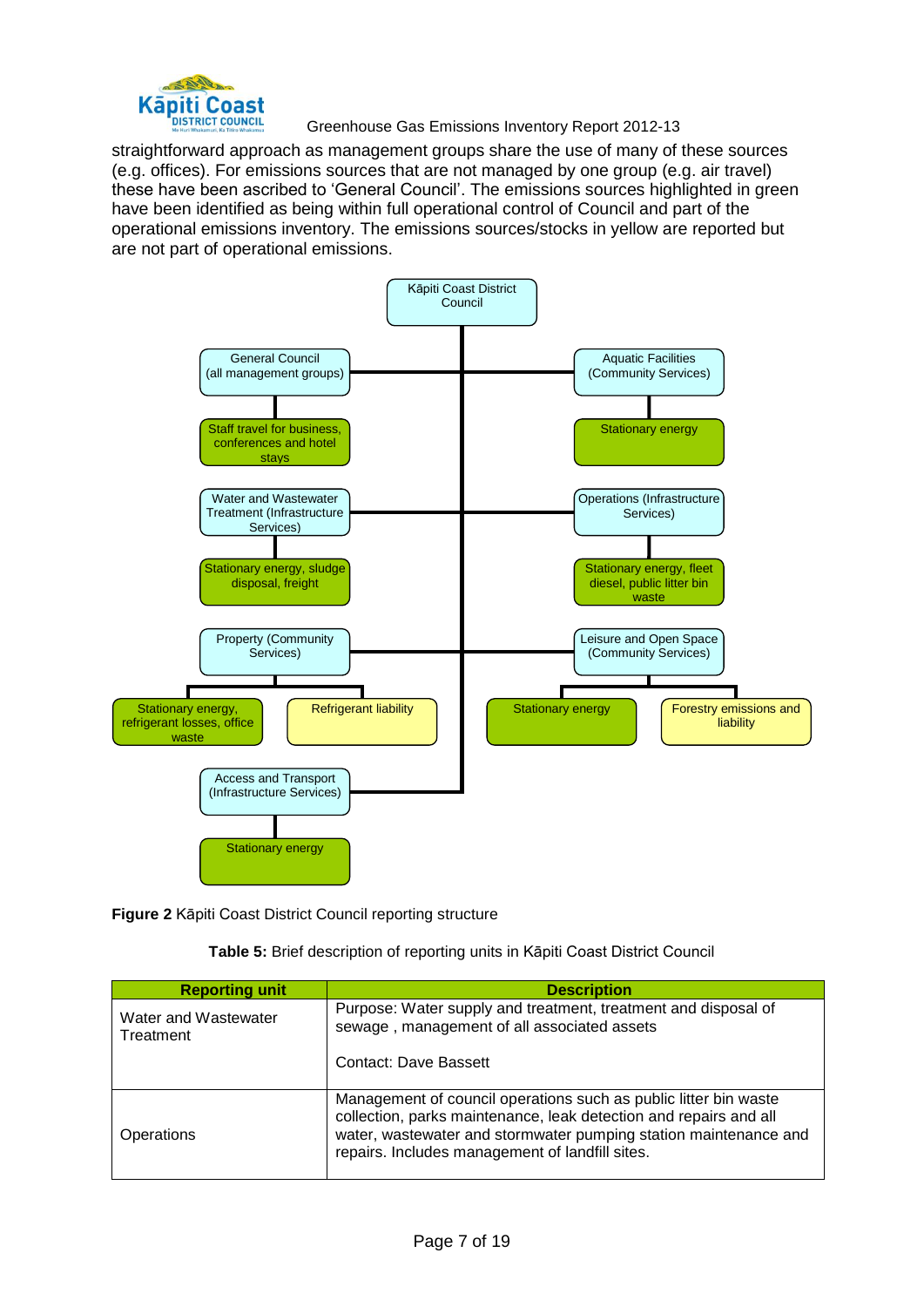

| <b>Reporting unit</b>       | <b>Description</b>                                                                                                                                                                      |
|-----------------------------|-----------------------------------------------------------------------------------------------------------------------------------------------------------------------------------------|
|                             | <b>Contact: Tony Martin</b>                                                                                                                                                             |
| Property                    | Purpose: Manages the majority of council-owned buildings including<br>offices, libraries and community halls.                                                                           |
|                             | Contact: Ken Price                                                                                                                                                                      |
| Leisure and Open Space      | Purpose: Manages sports facilities, parks and reserves.                                                                                                                                 |
|                             | Contact: Lex Bartlett                                                                                                                                                                   |
| <b>Access and Transport</b> | Purpose: Manages development and maintenance of local roads,<br>plus streetlighting                                                                                                     |
|                             | Contact: Francis Norku                                                                                                                                                                  |
| <b>Aquatic Facilities</b>   | Purpose: Manages the council's three swimming pools                                                                                                                                     |
|                             | Contact: Alison Law                                                                                                                                                                     |
| General Council             | Purchase: Catch all reporting unit for emissions sources that cut<br>across Council groups and are generally not linked to a specific site -<br>e.g. pool vehicles, flights, taxis etc. |
|                             | Contact: Sara Clift                                                                                                                                                                     |

# <span id="page-7-0"></span>5 Organisational business units excluded from inventory

None.

## <span id="page-7-1"></span>6 GHG Emissions source inclusions

GHG emissions sources were identified with reference to the methodology described in the GHG Protocol and ISO14064-1 standards. Identification of emissions sources was achieved via personal communications with Kāpiti Coast District Council staff, and cross checked against operational expenditure records for the 2012-13 reporting period. These records were viewed in order to see what activities may be associated with emissions from all of the organisation's operations.

As adapted from the GHG Protocol, these emissions were classified into the following categories:

- **Direct GHG emissions (Scope 1)**: GHG emissions from sources that are owned or controlled by the company.
- $\bullet$ **Indirect GHG emissions (Scope 2):** GHG emissions from the generation of purchased electricity, heat and steam consumed by the company.
- **Indirect GHG emissions (Scope 3):** GHG emissions required by the Programme that occur as a consequence of the activities of the company, but occur from sources not owned or controlled by the company. These include operational activities directly at Council's discretion e.g. flights and conferences.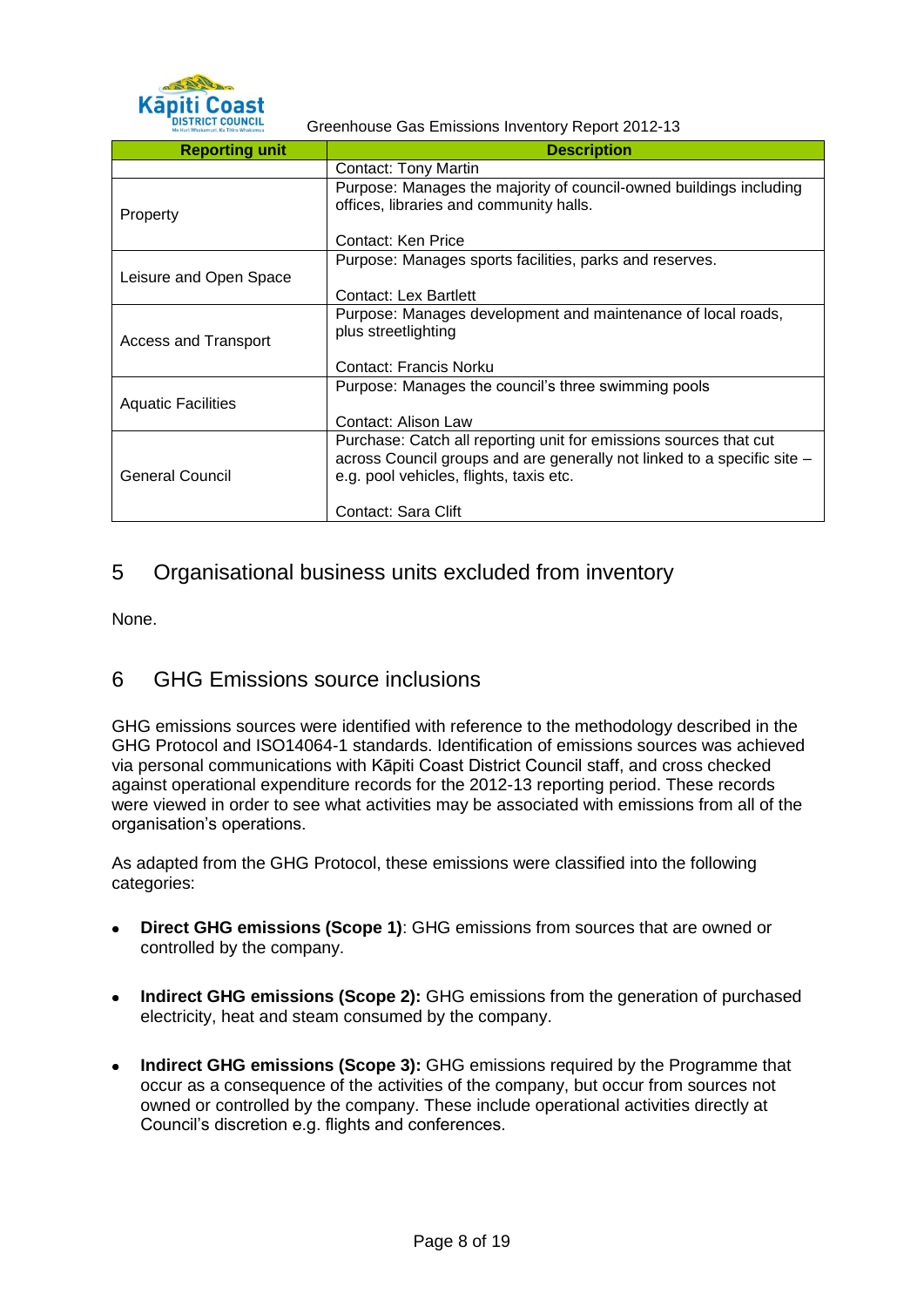

All direct (Scope 1) and indirect (Scope 2) emissions need to be accounted for in the GHG emissions inventory, excluding from forestry emissions and sequestration. Apart from Scope 3 emissions sources required by the Programme, it is recommended that other indirect Scope 3 emissions, as outlined by the GHG Protocol, are included if :

- They are believed to be large relative to the organisation's direct GHG emissions  $\bullet$
- They contribute to the organisation's GHG risk exposure
- They are deemed critical by key stakeholders (e.g. customers)
- There are potential GHG emissions reductions that can be undertaken or influenced by the company.

After liaison with the organisation, the emissions sources in [Table 7](#page-9-0) overleaf have been identified and included in the GHG emissions inventory. Emissions classed as 'other' are reported, but only 'operational' emissions are included when calculating percentage change in emissions between years/organisational improvement.

The process of producing an inventory often uncovers ways inventories from previous years can be improved with more accurate source data or calculation methods. Updating these past inventories and verifying them again provides a clearer picture of actual emissions trends over time. Details of changes to the Council's 2011-12 GHG inventory being made in conjunction with the production of the 2012-13 inventory are given below.

<span id="page-8-0"></span>

| Tonnes CO <sub>2</sub> e     | Previously   | <b>Updated figures</b> | <b>Difference</b> |
|------------------------------|--------------|------------------------|-------------------|
|                              | verified     | 2014                   |                   |
|                              | figures 2013 |                        |                   |
| <b>Diesel</b>                | 367.4        | 430.8                  | $+63.5$           |
| Petrol unleaded regular (91) | 22.0         | 123.2                  | $+101.1$          |
| Petrol unleaded premium (95) | 3.5          | 11.5                   | $+8.1$            |
| Petrol default               | 92.4         | 0.0                    | $-92.9$           |
| Operational emissions total  | 9183         | 9261                   | + 78              |

#### **Table 6:** summary of updates to the 2011-12 GHG inventory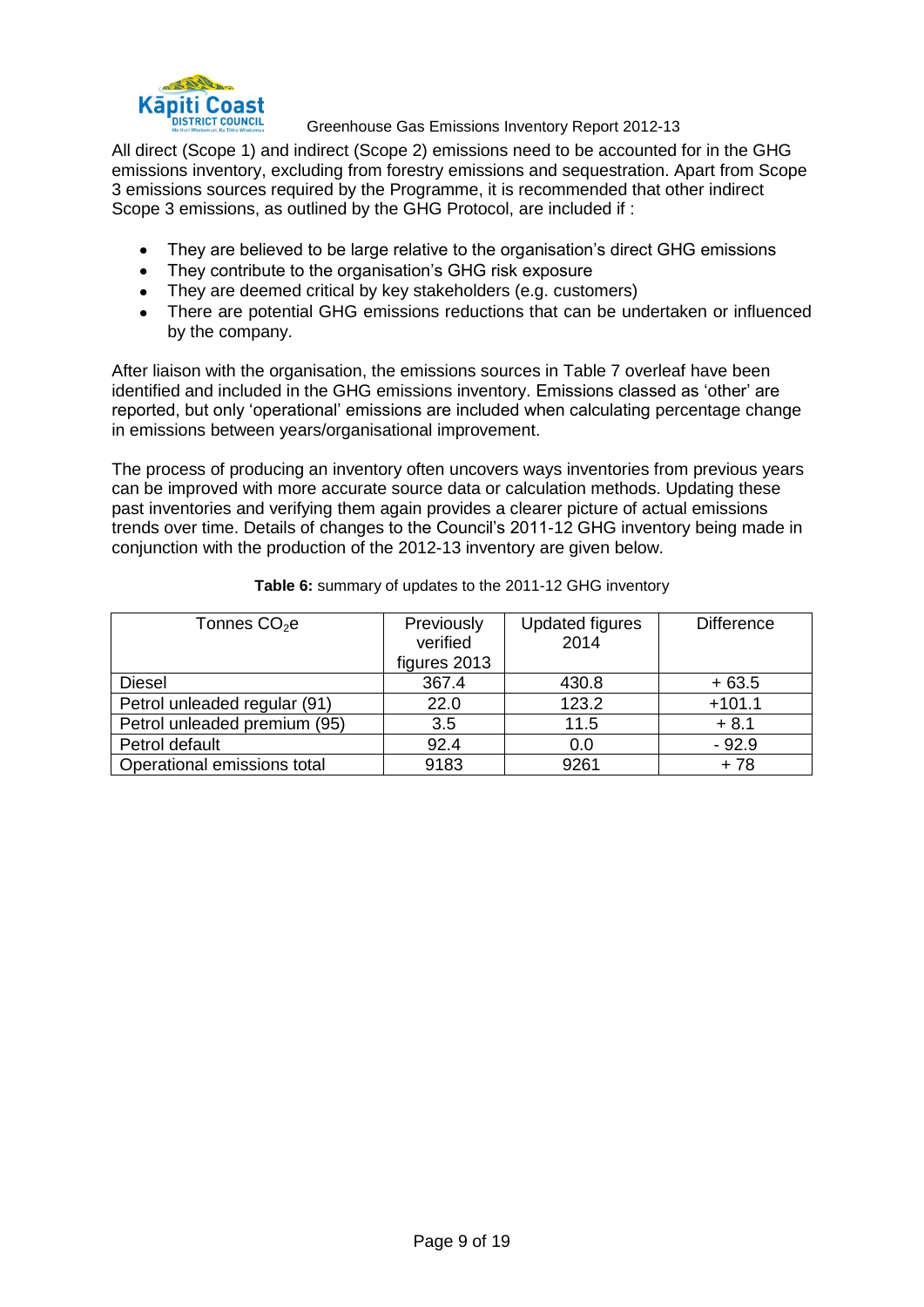

<span id="page-9-0"></span>

| <b>Reporting unit</b>        |                             | <b>GHG</b>         |                                                   |                        | <b>Calc</b>    |
|------------------------------|-----------------------------|--------------------|---------------------------------------------------|------------------------|----------------|
|                              | <b>GHG emissions source</b> | emissions<br>level | Data source                                       | <b>Data collection</b> | $in E-$        |
|                              |                             | scope              |                                                   | unit                   | man<br>age?    |
| <b>Operational</b>           |                             |                    |                                                   |                        |                |
| Water & Wastewater Treatment | Electricity                 | Scope 2            | Invoice data                                      | kWh                    | Υ              |
| Water & Wastewater Treatment | Waste - dried sewage sludge | Scope 1            | SCADA data from lab test sheets, sample           | kg                     | $\mathsf{N}$   |
|                              |                             |                    | weighing, MC tests                                |                        |                |
| Water & Wastewater Treatment | Waste - screenings          | Scope 1            | Frequency of bin collection, sample weighing      | kg                     | Y              |
| Water & Wastewater Treatment | Waste - mixing agent (wood) | Scope 1            | Freq' of bin collection, bin volume, wood density | kg                     | Y              |
| Water & Wastewater Treatment | Wood fuel                   | Scope 1            | Invoice data                                      | kg                     | Ÿ              |
| Water & Wastewater Treatment | Freight - sludge transfers  | Scope 3            | Invoice data                                      | kg                     | Y              |
| <b>Aquatic Facilities</b>    | Electricity                 | Scope 2            | Invoice data                                      | kWh                    | $\overline{Y}$ |
| <b>Aquatic Facilities</b>    | Natural gas                 | Scope 1            | Invoice data                                      | kWh                    | Ÿ              |
| Property                     | Electricity                 | Scope 2            | Invoice data                                      | kWh                    | Ÿ              |
| Property                     | Natural gas                 | Scope 1            | Invoice data                                      | kWh                    | Y              |
| Property                     | Waste - office              | Scope 3            | Frequency of bin collection, sample weighing,     | kg                     | N              |
|                              |                             |                    | LFGC rate estimate                                |                        |                |
| Property                     | Refrigerant R22 losses      | Scope 1            | Estimate of annual system recharges               | kg                     | Y              |
| Property                     | Refrigerant R410a losses    | Scope 1            | Estimate of annual system recharges               | kg                     | $\overline{Y}$ |
| <b>Access and Transport</b>  | Electricity                 | Scope 2            | Invoice data                                      | kWh                    | Ÿ              |
| Leisure and Open Space       | Electricity                 | Scope 2            | Invoice data                                      | kWh                    | Ÿ              |
| Leisure and Open Space       | Natural gas                 | Scope 1            | Invoice data                                      | kWh                    | Y              |
| Operations                   | Electricity                 | Scope 2            | Invoice data                                      | kWh                    | Y              |
| Operations                   | <b>Diesel</b>               | Scope 1            | Invoice data, BP fuel card data                   | litres                 | Y              |
| Operations                   | Waste - public litter bins  | Scope 3            | Invoice data, LFGC rate estimate                  | kg                     | N              |
| <b>General Council</b>       | Petrol                      | Scope 1            | BP fuel card data                                 | litres                 | $\overline{Y}$ |
| <b>General Council</b>       | Taxi fares                  | Scope 3            | Credit card transactions/Finance system search    | \$                     | Y              |
| <b>General Council</b>       | Air travel                  | Scope 3            | Credit card transactions/Finance system search    | Passenger-km           | Ÿ              |
| <b>General Council</b>       | Hotel stays                 | Scope 3            | Credit card transactions/Finance system search    | Visitor-nights         | Y              |
| <b>General Council</b>       | Conferences                 | Scope 3            | Estimate based on hotel stays                     | Delegate-days          | Ÿ              |
| <b>General Council</b>       | Private car                 | Scope 3            | Expense claims/Finance system search              | km                     | Y              |
| Other                        |                             |                    |                                                   |                        |                |
| Leisure and Open Space       | Forestry                    | Scope 1            | GIS data, staff knowledge, MAF look-up tables     | Ha                     | $\mathsf{N}$   |
|                              | emissions/seqestration      |                    |                                                   |                        |                |

### **Table 7:** GHG emissions source data collection details.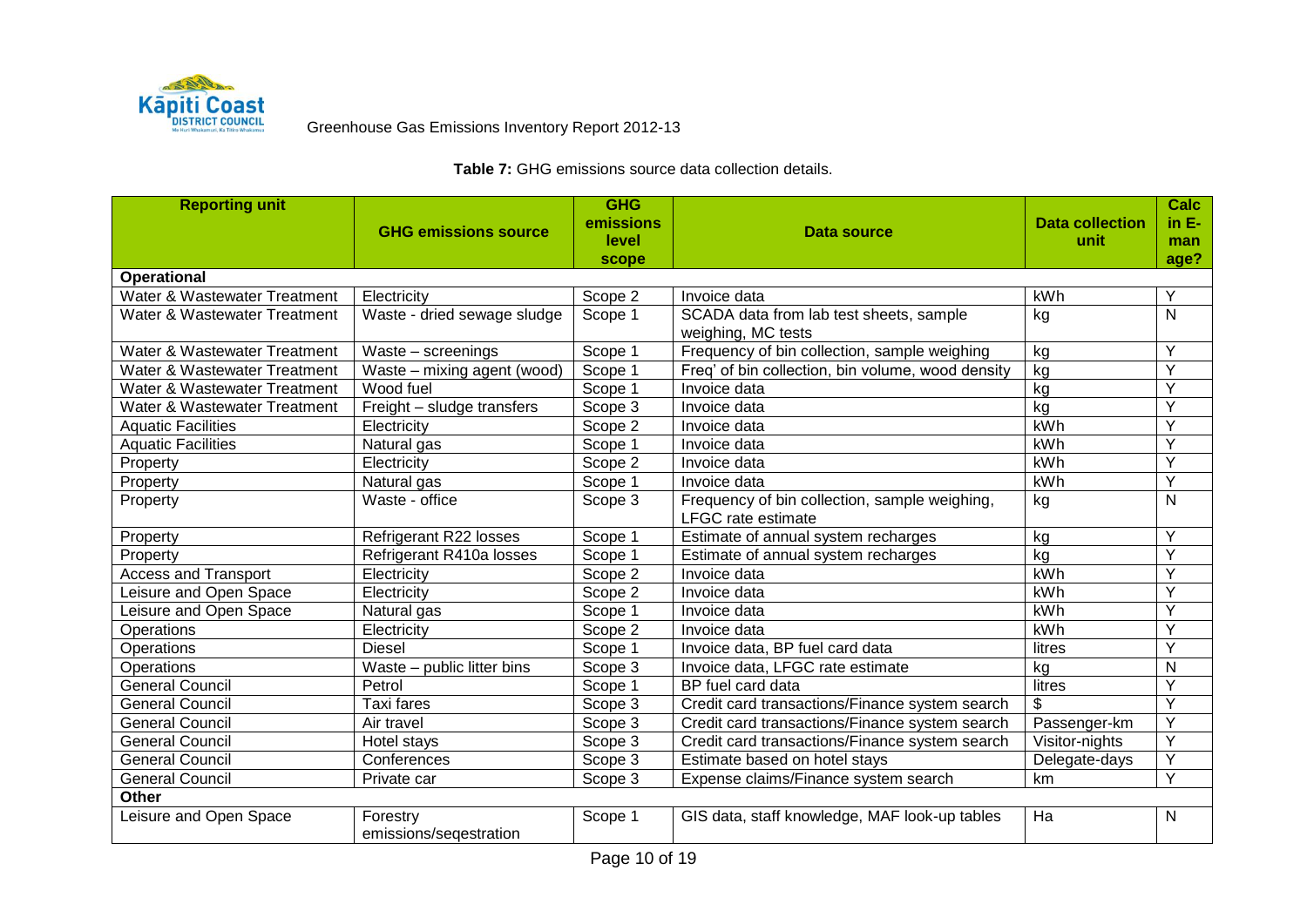

## <span id="page-10-0"></span>7 GHG emissions source exclusions

After analysis of contracts, invoices and landfill closure reports, the emissions sources in [Table 8](#page-10-2) have been identified and excluded from the GHG emissions inventory. The Programme applies a *de minimus* of 1% where emissions sources less than 1% of the entire inventory may be excluded provided that in total, they are not greater than 5% of the entire inventory. Inventories should aim to include 95% or more of the emissions sources within the designated boundary. The programme sets a materiality threshold of 5%. This means errors or omissions should not exceed 5% of the total inventory within the designated boundary.

<span id="page-10-2"></span><span id="page-10-1"></span>

| <b>Business unit</b>                 | <b>GHG emissions</b><br>source                                                                                                    | <b>GHG emissions</b><br>level scope | <b>Reason for exclusion</b>                                                                                                                                                                                                                                                                                                                                                                         |
|--------------------------------------|-----------------------------------------------------------------------------------------------------------------------------------|-------------------------------------|-----------------------------------------------------------------------------------------------------------------------------------------------------------------------------------------------------------------------------------------------------------------------------------------------------------------------------------------------------------------------------------------------------|
| Water and<br>Wastewater<br>Treatment | Wood pellet<br>freight                                                                                                            | Scope 3<br>(mandatory)              | Contract for supply specifies product<br>is responsibility of supplier until<br>delivered                                                                                                                                                                                                                                                                                                           |
| Water and<br>Wastewater<br>Treatment | Water treatment<br>chemicals freight                                                                                              | Scope 3<br>(mandatory)              | No specific freight charge applied on<br>invoices. Also volume 10 - 15 tonnes<br>per month moved within the North<br>Island is likely to be de minimus. The<br>Council has no other significant<br>regular freight.                                                                                                                                                                                 |
| Operations                           | Closed landfills -<br>Ōtaki and<br>Waikanae                                                                                       | Scope 1                             | Ōtaki Landfill closed 1995, Waikanae<br>Landfill closed 2003. In line with<br>programme emission calculation<br>methods, any emissions that are<br>occurring from waste deposited prior<br>to the inventory period would be<br>considered not to have emissions as<br>the programme uses a calculation<br>approach whereby all emissions are<br>considered to have occurred at time<br>of disposal. |
| Operations                           | Partly closed<br>landfill -<br>Otaihanga                                                                                          | Scope 1                             | Closed to the public in 2008, still used<br>to dispose of sludge and screenings.<br>Convention adopted for these is to<br>account for all future emissions in the<br>year of disposal, based on mass of<br>material deposited.                                                                                                                                                                      |
| Operations                           | Freight of office<br>and public litter<br>bin waste from<br>Otaihanga<br>transfer station to<br>Levin and Bonny<br>Glen Landfills | Scope 3<br>(mandatory)              | Council's responsibility for this waste<br>in terms of freight ends at the transfer<br>station.                                                                                                                                                                                                                                                                                                     |
| General<br>Council                   | Capital projects<br>embodied carbon                                                                                               | Scope 3 (one time,<br>additional)   | Council will seek to measure<br>embodied carbon for future projects of<br>significant scale.                                                                                                                                                                                                                                                                                                        |

#### **Table 8**: GHG emissions sources excluded from the inventory.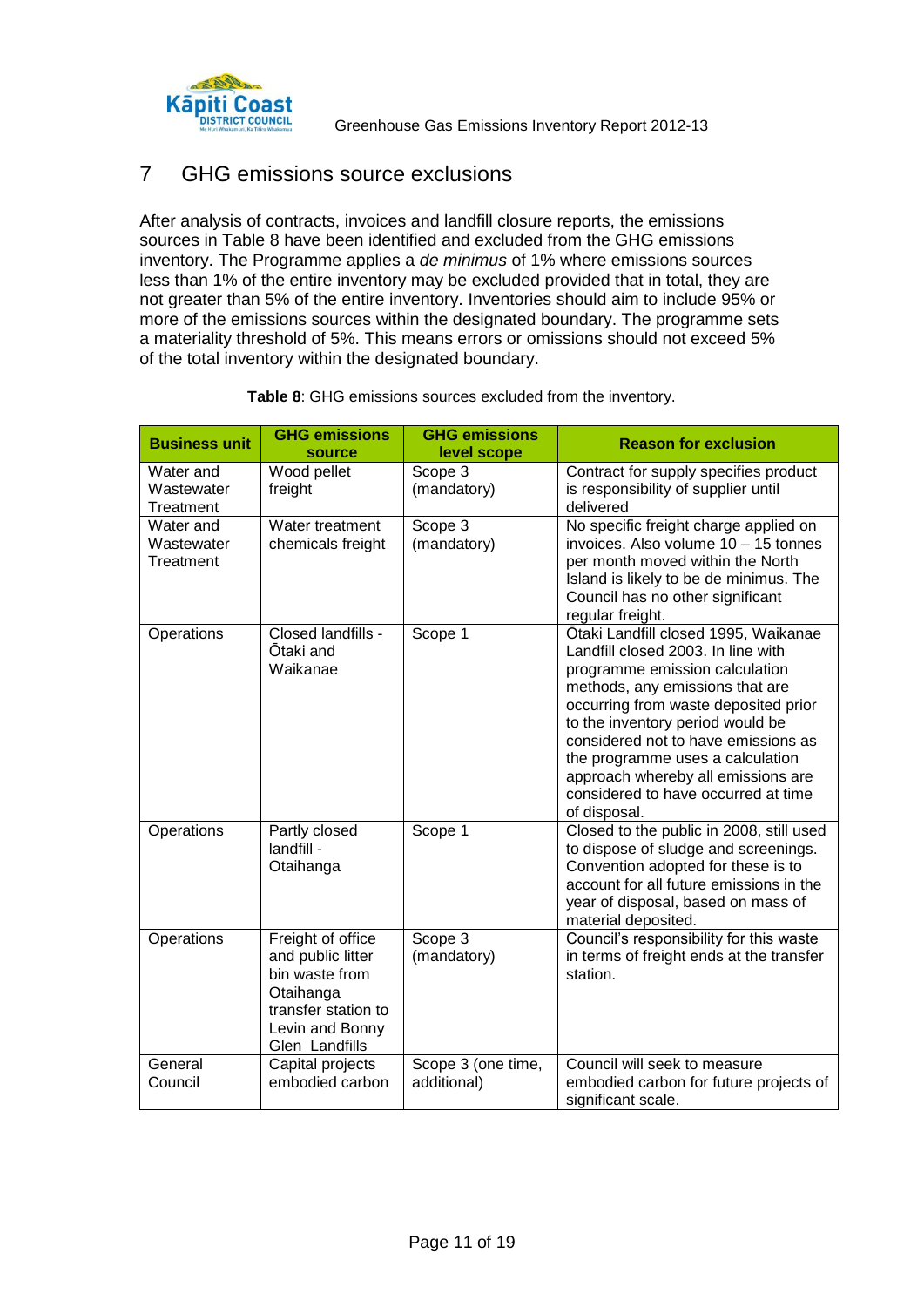

### <span id="page-11-0"></span>8 Measurement periods

This is Kāpiti Coast District Council GHG emissions inventory report covering the period from 1/7/2012 to 30/6/2013. This is the fourth measurement period.

## <span id="page-11-1"></span>9 Data collection

A calculation methodology has been used for quantifying the GHG emissions inventory using emissions source activity data multiplied by GHG emissions or removal factors.

Table 7 provides an overview of how data for each emissions source was collected, the source of the data. For a full discussion of methodologies, assumptions and derivation see Appendix 2. It was not possible to calculate the emissions from certain sources in E-Manage due to appropriate emissions factor not being present in the system. The emissions from these sources were calculated separately using unique emissions factors approved by the CarboNZero programme and a  $CO<sub>2</sub>$  figure for each source entered into E-Manage.

## <span id="page-11-2"></span>10 GHG emissions calculation and results

All GHG emissions were calculated using the Programme calculation tools. As shown in Table 1, total operational GHG emissions for Kāpiti Coast District Council were 6,554 tonnes of  $CO<sub>2</sub>e$  for the 12 month period 1/7/2012 to 30/6/2013. Other emissions (forestry) totalled 2,668 tonnes  $CO<sub>2</sub>e$  (net) for the same period. Total emissions were  $9.222$  tonnes of  $CO<sub>2</sub>e$ .



<span id="page-11-3"></span>**Figure 3:** Operational GHG emissions (tonnes CO<sub>2</sub>e) by scope.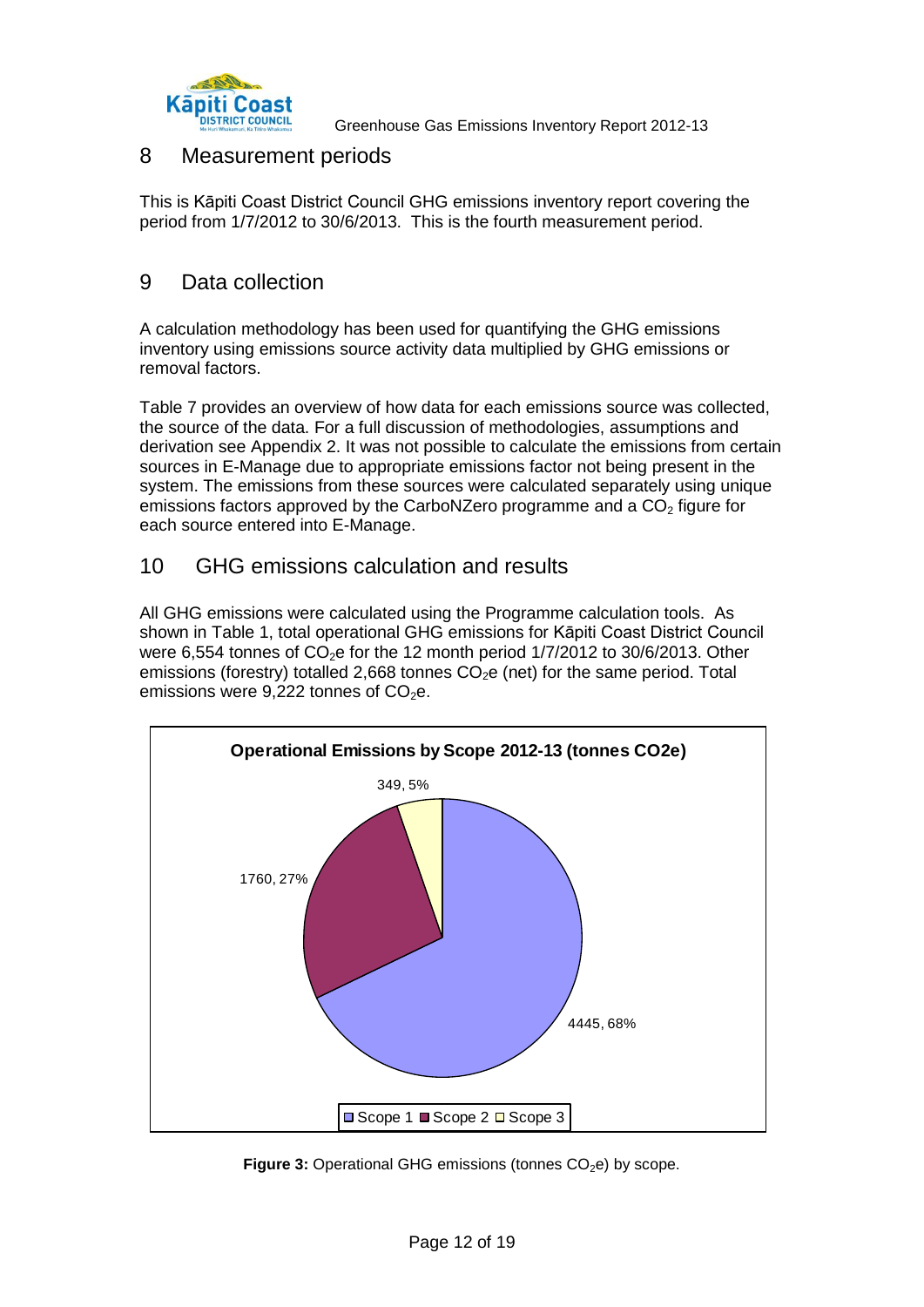

<span id="page-12-0"></span>

Figure 4: Operational GHG emissions (tonnes CO<sub>2</sub>e) by reporting unit.



**Figure 5:** Top 10 Operational GHG emissions sources in 2012-13.

<span id="page-12-1"></span>Where the organisation is progressing to certification, the inventory report and any assertions are expected to be verified through an independent third party verification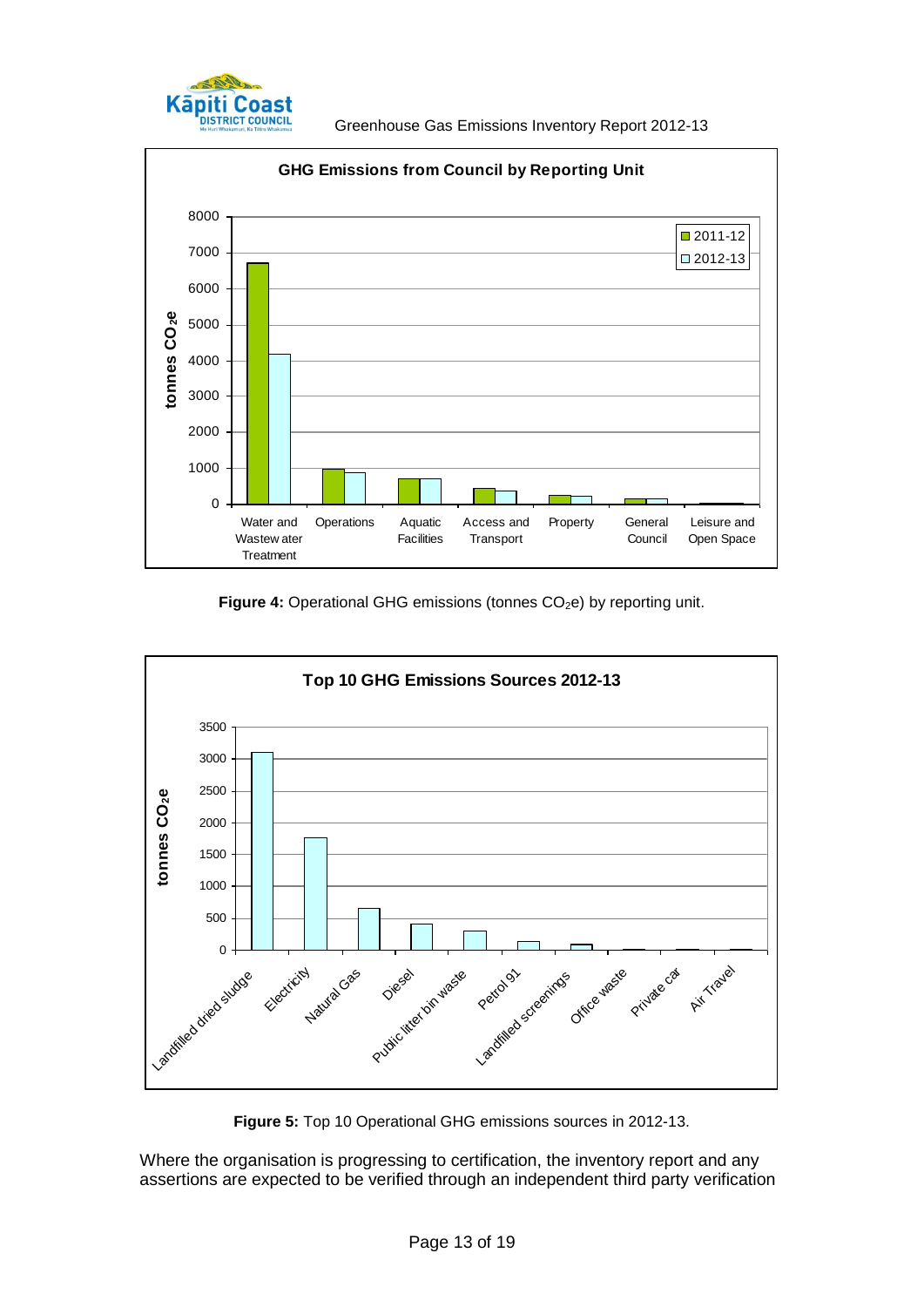

audit by Programme approved verifiers to a reasonable level of assurance reported to the directors of Landcare Research in a separate assurance statement.

### <span id="page-13-0"></span>11 GHG emissions reductions and removals

This is Kāpiti Coast District Council's fourth emissions inventory report. As shown in Figure 7, total operational GHG emissions for Council were 6,554 tonnes of  $CO<sub>2</sub>e$  for the period  $1/7/2012$  to  $30/6/2013$  whilst there were 12,610 tonnes of  $CO<sub>2</sub>e$  for the baseline period  $1/7/2009$  to  $30/6/2010$ . This is a decrease of 6,056 tonnes  $CO<sub>2</sub>e$ , or 48.0%. The reduction compared to 2011-12 is 2,707 tonnes or 29.2%.



<span id="page-13-1"></span>**Figure 6:** Comparison of GHG operational emissions by scope between the reporting periods.

The most significant decrease occurred for the Water and Wastewater Treatment Group as result of ending the practice of mixing wood waste ('mixing agent') with sewage sludge before disposal in landfill at the beginning of May 2012. Decreases also occurred in the amount emissions arising from diesel, office waste and public litter bin waste. There were slight increases in emissions from natural gas and landfilled screenings. See Figure 7. Electricity emissions declined due to a higher proportion of grid electricity being generated from renewable sources than in 2011- 12.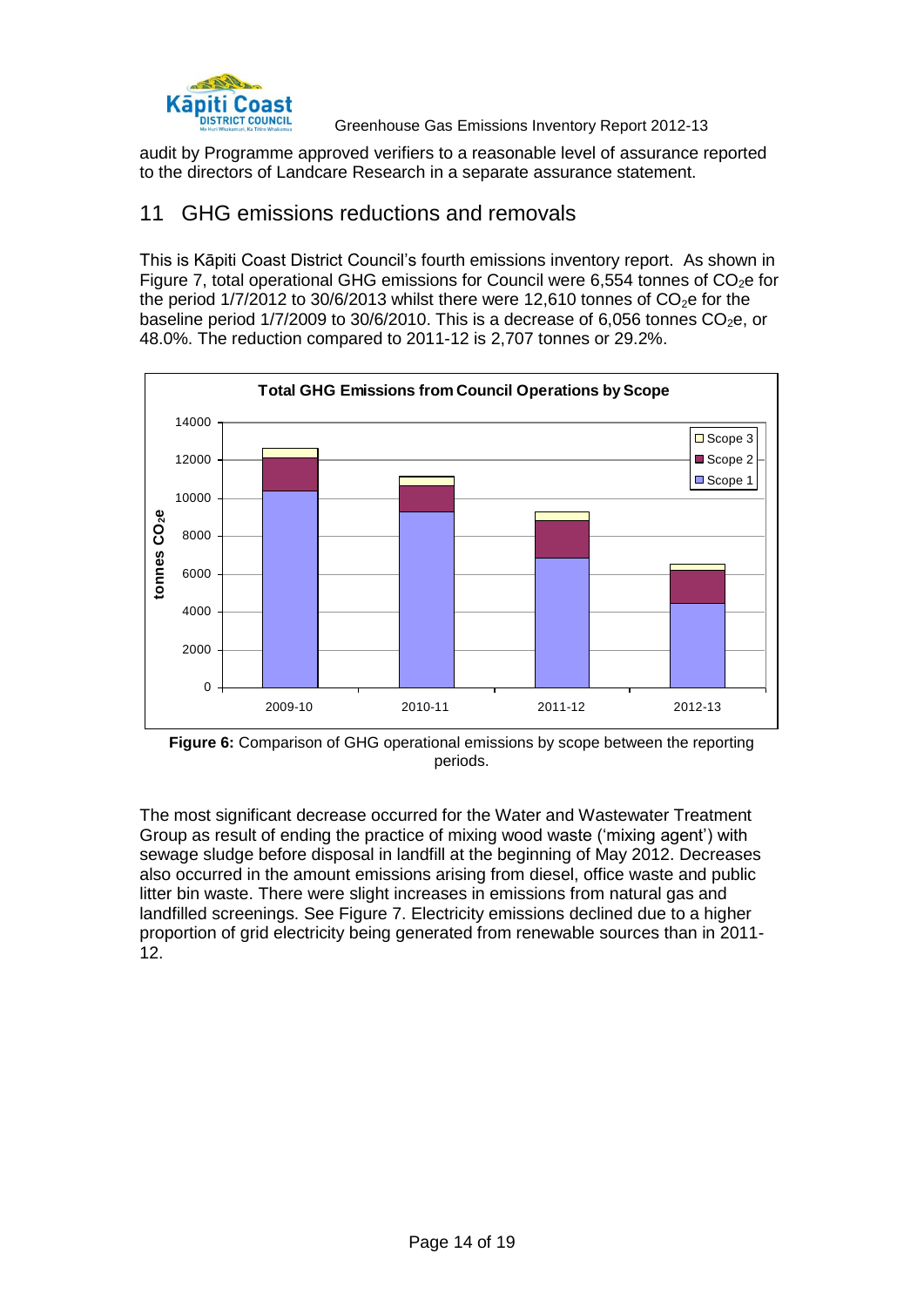



<span id="page-14-2"></span>**Figure 7:** Comparison of GHG operational emissions by emissions sources between the reporting periods.

# <span id="page-14-3"></span><span id="page-14-0"></span>12 Liabilities - GHG stocks held

### **Table 9**: GHG stocks held

| <b>GHG Gas</b>  | <b>Reporting unit</b> | Mass – start of<br>reporting<br>period (kg) | $Mass - end of$<br>reporting<br>period (kg) | <b>Potential</b><br>liability -<br>tonnes CO <sub>2</sub> e | <b>Comment on</b><br>variance |
|-----------------|-----------------------|---------------------------------------------|---------------------------------------------|-------------------------------------------------------------|-------------------------------|
| R <sub>22</sub> | Property              | 109                                         | 74                                          | 125.8                                                       | see below                     |
| R410a           | Property              | 67                                          | 263                                         | 497.8                                                       | see below                     |
| <b>Total</b>    |                       |                                             |                                             | 623.6                                                       |                               |

<span id="page-14-1"></span>Air conditioning units at the Ngarara Building at 175 Rimu Rd, Paraparaumu were decommissioned (with the R22 and R410a gases from them captured and recycled) as part of the building refurbishment that commenced in March 2012. Subsequently, the new variable refrigerant volume air conditioning system that was installed and commissioned for this refurbishment during 2012-13 increased the Council's stocks of R410a markedly.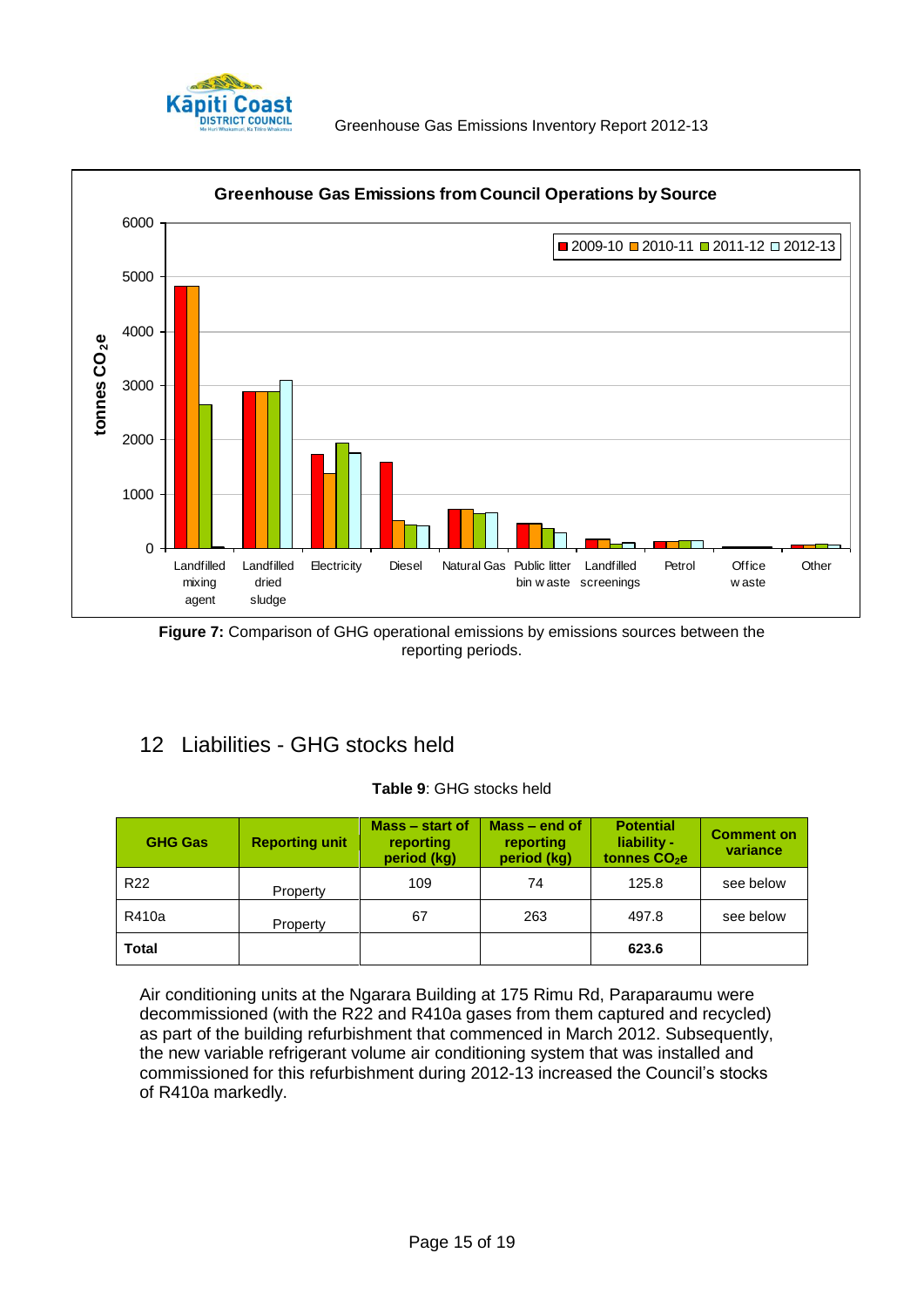

# <span id="page-15-1"></span>13 Liabilities - Forestry holdings

| <b>Forest location type and</b><br>year planted              | Area - start of<br>reporting period | Area - end of<br>reporting period | <b>Carbon</b><br>emissions<br>tonnes<br>CO <sub>2</sub> e | <b>Potential</b><br>liability -<br>tonnes<br>CO <sub>2</sub> e | <b>Comment on</b><br>variance                |
|--------------------------------------------------------------|-------------------------------------|-----------------------------------|-----------------------------------------------------------|----------------------------------------------------------------|----------------------------------------------|
| Raumati Enscarpment,<br>Pinus Radiata, 1985                  | 0.0                                 | 0.0                               | 0.0                                                       | 0                                                              | Cleared for<br>native planting               |
| Raumati Enscarpment,<br>native planting, 2012                | 3.1                                 | 3.1                               | 0.0                                                       | 0                                                              | Stock not<br>calculated until<br>age 9 years |
| Raumati Enscarpment,<br>natural regeneration, 2002           | 0.4                                 | 0.4                               | 1.0                                                       | 39                                                             | Updated<br>measurement<br>from new aerials   |
| Reikorangi Rd, Pinus<br>Radiata, 1985                        | 5.3                                 | 5.3                               | $-143.0$                                                  | 4261                                                           | Sequestration by<br>growth                   |
| Paraparaumu WWTP,<br>Pinus Radiata, 1985                     | 24.6                                | 20.2                              | 2873.0                                                    | 16241                                                          | Updated<br>measurement<br>from new aerials   |
| Nikau Reserve, native<br>remnant                             | 11.0                                | 11.0                              | 0.0                                                       | 3564                                                           | Fully mature - no<br>sequestration           |
| Reikorangi Rd, Eucalyptus,<br>1996                           | 4.2                                 | 4.2                               | $-63.0$                                                   | 899                                                            | Sequestration by<br>growth                   |
| Maungakotukutuku dam<br>land, Pinus Radiata, 1998            |                                     | 13.8                              | 0.0                                                       | 5506                                                           | Acquired 2012-<br>13                         |
| Maungakotukutuku dam<br>land, Pinus Radiata, 1993            |                                     | 2.2                               | 0.0                                                       | 1217                                                           | Acquired 2012-<br>13                         |
| Maungakotukutuku dam<br>land, native regeneration,<br>1998   |                                     | 3.9                               | 0.0                                                       | 504                                                            | Acquired 2012-<br>13                         |
| Maungakotukutuku dam<br>land, native remnant                 |                                     | 29.0                              | 0.0                                                       | 9380                                                           | Acquired 2012-<br>13                         |
| Howarth Block, native<br>renmant                             |                                     | 1.6                               | 0.0                                                       | 528                                                            | Acquired 2012-<br>13                         |
| Howarth Block, Eucalyptus,<br>1996                           |                                     | 0.2                               | 0.0                                                       | 49                                                             | Acquired 2012-<br>13                         |
| Kaitawa Reserve, native<br>remnant/regeneration/<br>planting | 4.4                                 | 4.4                               | 0.0                                                       | 1422                                                           | Various ages -<br>assume all<br>mature       |
| <b>Total</b>                                                 | 53.0                                | 99.2                              | 2,668.0                                                   | 43,610                                                         |                                              |

### Table 10: Carbon stocks in forestry

# <span id="page-15-0"></span>14 Double counting/offsetting

Double counting refers to situations where: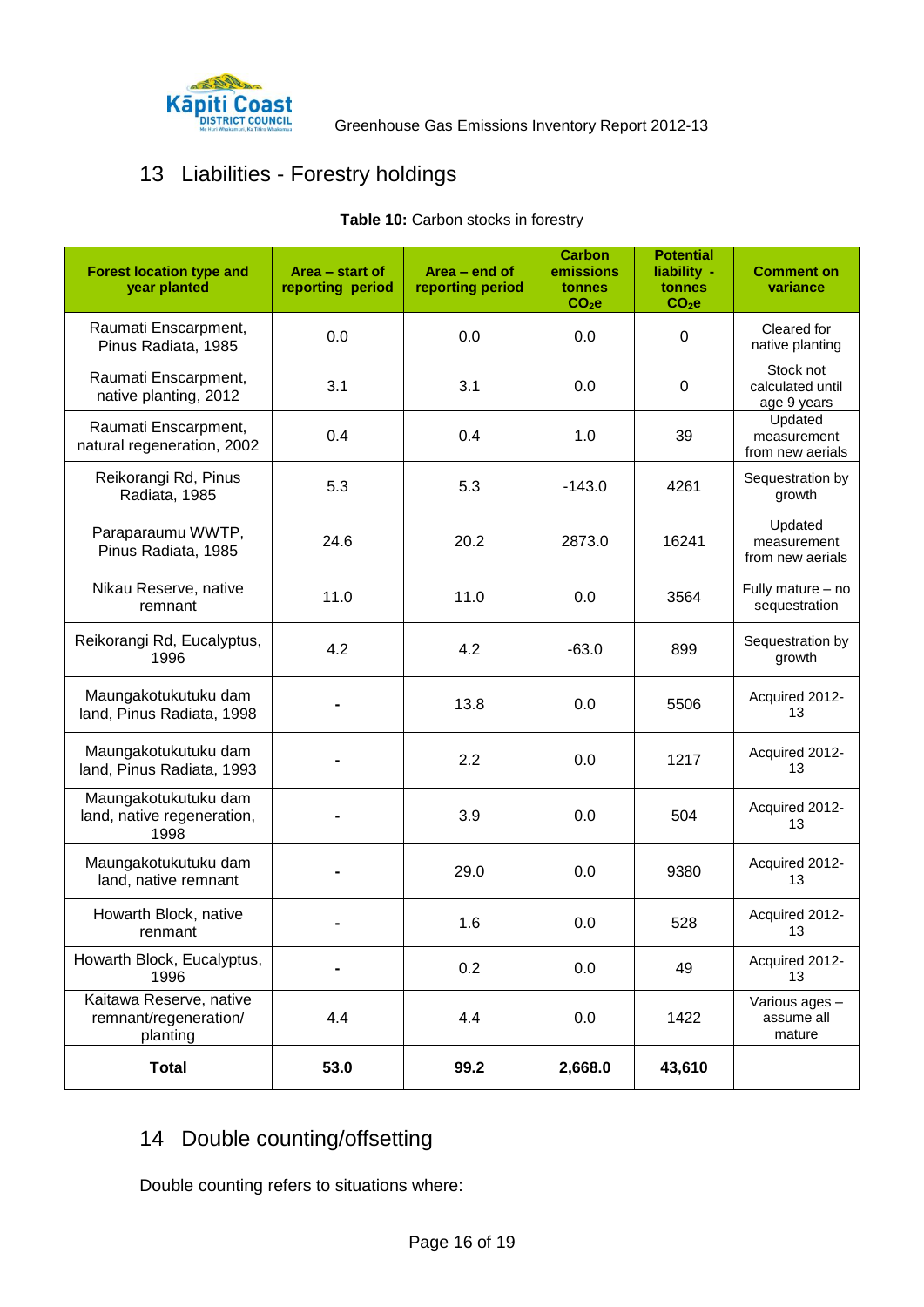

- a) Emissions have been included and potentially offset in the GHG emissions inventories of two different organisations e.g. a company and one of its suppliers/contractors. This is particularly relevant to all indirect (Scope 2 and 3) emissions.
- b) The organisation is participating in or is the recipient of "green electricity", renewable energy certificates (RECs) or levy exemption certificates (LECs) or other similar energy generation or GHG initiatives.
- c) Emissions reductions are counted as removals in an organisation's GHG emissions inventory and are counted or used as offsets/carbon credits by another organisation. This applies to projects registered under the NZ government Projects to Reduce Emissions (PRE) as well as to schemes generating voluntary offsets or carbon credits.

Where the organisation is progressing to carboNZero certification, it must ensure that all GHG emissions and removals are reported appropriately. The offset requirements for carboNZero certification should not be overstated due to emissions that have already been offset by another organisation; nor should they be understated due to removals that have already been used as offsets by another organisation.

In the case of Kāpiti Coast District Council, there are no instances of double counting.

## <span id="page-16-0"></span>15 References

International Standards Organisation, 2006. ISO14064-1:2006. *Greenhouse gases – Part 1: Specification with guidance at the organisation level for quantification and reporting of greenhouse gas GHG emissions and removals.* ISO: Geneva, Switzerland.

World Resources Institute and World Business Council for Sustainable Development, 2004 (revised). *The Greenhouse Gas Protocol: A Corporate Accounting and Reporting Standard.* WBCSD: Geneva, Switzerland.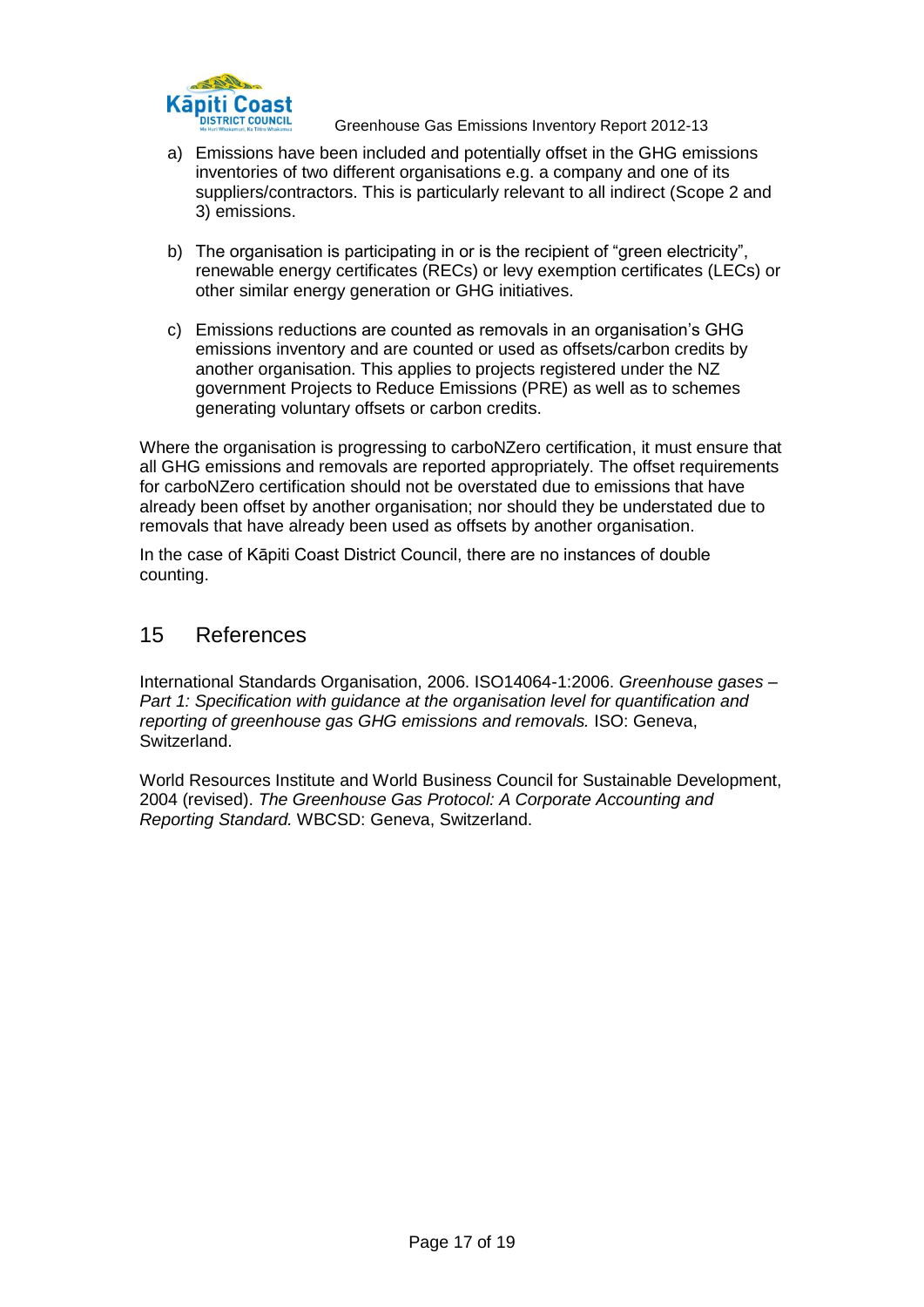

# <span id="page-17-0"></span>Appendix 1: ISO14064-1 reporting requirements

CEMARS and the carboNZero programme require the generation of an emissions inventory report that shows the total emissions for the application period. In addition ISO14064-1 details mandatory and additional reporting considerations as outlined in Table 9.

<span id="page-17-1"></span>

| <b>Mandatory Report Requirements (adapted</b>                                                                                                                                                                                                                                                                                                                                                                                                                                                                                                                                                                                                                                                                                                                                                                                                                                                                                                                                                                                                                                 | <b>Additional Reporting Considerations</b>                                                                                                                                                                                                                                                                                                                                                                                                                                                                                                                                                                                                                                                                                                                                                                                                                                                                                                                                                                                                                                     |  |  |
|-------------------------------------------------------------------------------------------------------------------------------------------------------------------------------------------------------------------------------------------------------------------------------------------------------------------------------------------------------------------------------------------------------------------------------------------------------------------------------------------------------------------------------------------------------------------------------------------------------------------------------------------------------------------------------------------------------------------------------------------------------------------------------------------------------------------------------------------------------------------------------------------------------------------------------------------------------------------------------------------------------------------------------------------------------------------------------|--------------------------------------------------------------------------------------------------------------------------------------------------------------------------------------------------------------------------------------------------------------------------------------------------------------------------------------------------------------------------------------------------------------------------------------------------------------------------------------------------------------------------------------------------------------------------------------------------------------------------------------------------------------------------------------------------------------------------------------------------------------------------------------------------------------------------------------------------------------------------------------------------------------------------------------------------------------------------------------------------------------------------------------------------------------------------------|--|--|
| from ISO14064-1 S7.3.1)                                                                                                                                                                                                                                                                                                                                                                                                                                                                                                                                                                                                                                                                                                                                                                                                                                                                                                                                                                                                                                                       | (adapted from ISO14064-1 S7.3.2)                                                                                                                                                                                                                                                                                                                                                                                                                                                                                                                                                                                                                                                                                                                                                                                                                                                                                                                                                                                                                                               |  |  |
| • Organisational description<br>• Documentation of organisational<br>boundaries.<br>• Direct emissions, quantified separately for<br>each GHG (tonnes and $CO2e$ ).<br>• A description of how $CO2$ emissions from<br>combustion of biomass are treated in the<br>emissions inventory.<br>• If quantified, GHG removals (tonnes of<br>$CO2e$ ).<br>• Explanation for the exclusion of any GHG<br>sources or sinks from the quantification.<br>• Energy indirect emissions (tonnes of<br>$CO2e$ ).<br>• The historic base year selected and the<br>base year GHG inventory.<br>• Explanation of any change to the base<br>year or other historical GHG data, and<br>any recalculation of the base year or other<br>historical GHG emissions inventory.<br>• Quantification methodologies and reasons<br>for their selection.<br>• Explanation of any change to<br>quantification methods previously used.<br>• Document GHG emissions or removal<br>factors used.<br>• Description of the impact of uncertainties<br>on the accuracy of the GHG emissions<br>and removal data. | • Description of the organisation's GHG<br>policies, strategies, programmes.<br>• Emissions from combustion of biomass<br>(tonnes of $CO2e$ ).<br>• Description of directed actions and<br>attributable GHG emissions or removals<br>differences (including outside<br>organizational boundaries) (tonnes of<br>$CO2e$ ).<br>• Purchased or developed GHG emissions<br>reductions and removal enhancements<br>from GHG emissions reduction and<br>removal enhancement projects (tonnes of<br>$CO2e$ ).<br>• Description of applicable GHG<br>programme requirements.<br>• GHG emissions or removals<br>disaggregated by the facility.<br>• Other indirect emissions (tonnes of<br>$CO2e$ ).<br>• Uncertainty assessment description and<br>results, including measures to manage or<br>reduce uncertainties.<br>• Description and presentation of additional<br>indicators or metrics.<br>• Assessment of performance against<br>relevant internal and/or external<br>benchmarks, as appropriate.<br>• Description of GHG information<br>management and monitoring procedures. |  |  |

| Table 7: Mandatory and additional reporting requirements for ISO14064-1. |  |  |
|--------------------------------------------------------------------------|--|--|
|                                                                          |  |  |

For renewal applications for Programme certification (i.e. reports submitted after the initial certification year), the submitted report also needs to include:

- The GHG emissions inventory from previous years  $\bullet$
- Comparison of current year GHG emissions with the base year
- $\bullet$ An explanation of any changes in GHG emissions/removals quantifications and processes previously detailed, and where appropriate, recalculation of the base year.
- Explanation of any changes to the base year.  $\bullet$
- Details of directed actions to reduce or prevent GHG emissions (i.e. progress against the emissions reductions programme)